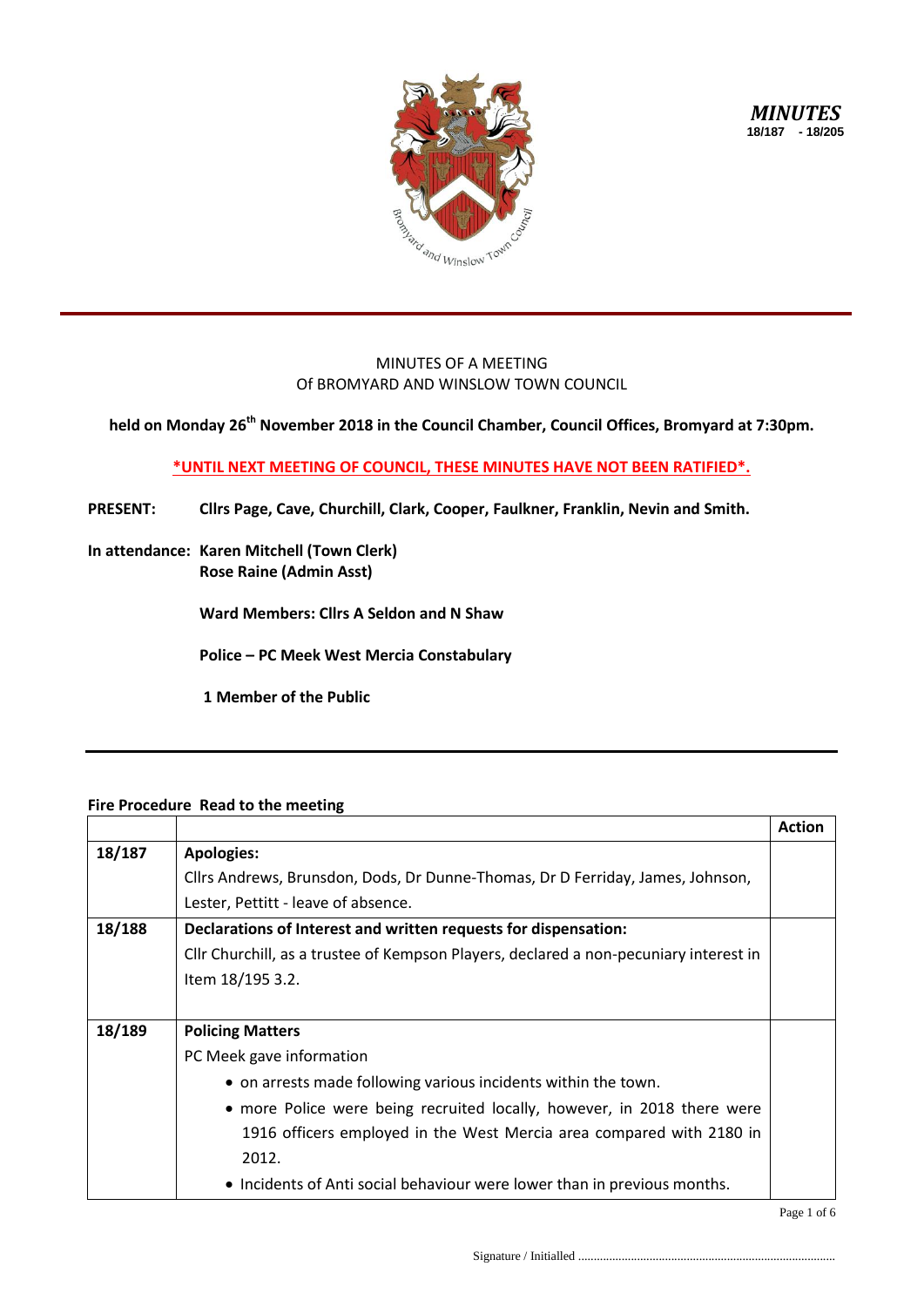|        | Cllr Page thanked PC Meek for his work on Remembrance Day and on the Xmas                                                                           |  |
|--------|-----------------------------------------------------------------------------------------------------------------------------------------------------|--|
|        | Lights Switch on.                                                                                                                                   |  |
|        |                                                                                                                                                     |  |
| 18/190 | Speaker:                                                                                                                                            |  |
|        | Nancy Winfield, Project Development Manager for Herefordshire Centre for                                                                            |  |
|        | Community Led Housing gave a presentation on the project and outlined the help                                                                      |  |
|        | available to local groups to create the housing their community needs. She                                                                          |  |
|        | stressed the need for a Housing Needs Survey and outlined how HCCLH could                                                                           |  |
|        | assist in getting finance to pay for Herefordshire Council to prepare one.                                                                          |  |
|        |                                                                                                                                                     |  |
| 18/191 | <b>Public Question Time</b>                                                                                                                         |  |
|        | John Grafham, representing The Kempson Players spoke about the historically                                                                         |  |
|        | close relationship between the Town Council and the Players and asked that the                                                                      |  |
|        | council support the recommendation of the Finance and Properties Committee to                                                                       |  |
|        | continue with the existing funding arrangement for grass cutting and                                                                                |  |
|        | insurance.(Item 18/195 3.2.1.)                                                                                                                      |  |
|        |                                                                                                                                                     |  |
| 18/195 | In view of item 18/191 above IT WAS RESOLVED to bring forward Item 18/195                                                                           |  |
| 3.2.1. | 3.2.1. Kempson Players Grass Cutting and Insurance.                                                                                                 |  |
|        | Members considered the recommendation of the Finance and Properties                                                                                 |  |
|        | Committee meeting of 12 <sup>th</sup> November 2018.                                                                                                |  |
|        |                                                                                                                                                     |  |
|        | Ref. 18/172 Kempson Players Grass cutting and Insurance -                                                                                           |  |
|        | IT WAS RESOLVED to continue with the existing funding arrangement in the<br>budget year 2019/20 with a cost increase of not more than inflation (as |  |
|        | taken from government figures in April.) This funding to be fixed in the                                                                            |  |
|        | budget for 2019/20.                                                                                                                                 |  |
|        |                                                                                                                                                     |  |
| 18/192 | <b>Chairman's Report</b>                                                                                                                            |  |
|        | The Chairman of the Council reported on                                                                                                             |  |
|        | the success of the Remembrance Day service (with especial thanks to                                                                                 |  |
|        | James Bayliss).                                                                                                                                     |  |
|        | the Xmas Lights Switch on and the sterling work of the Lights Brigade.<br>٠                                                                         |  |
|        | arrangements for Herefordshire Community Champions Awards 2019. Cllr<br>٠                                                                           |  |
|        | Clark volunteered to assist in completing nomination forms.                                                                                         |  |
|        | The Verdun Oak - Cllr Gill Churchill agreed to care for the sapling to be                                                                           |  |
|        | presented by Leominster Council on 28 <sup>th</sup> November until it is of an age to                                                               |  |
|        | plant. Bromyard Downs Common Association had agreed to the tree being                                                                               |  |
|        | planted on the Downs.                                                                                                                               |  |
| 18/193 | <b>Town Clerk's Report</b>                                                                                                                          |  |
|        | The Clerk's report for November 2018 was circulated.                                                                                                |  |
|        | • Cllr Churchill was seeking contractors to repair the public toilets.                                                                              |  |
|        | • One of the temporary port-a-loos had been pushed over; Town Clerk to                                                                              |  |
|        | contact supplier with regard to chaining the loos down.                                                                                             |  |
|        | • PAT testing had started.                                                                                                                          |  |
|        |                                                                                                                                                     |  |

Page 2 of 6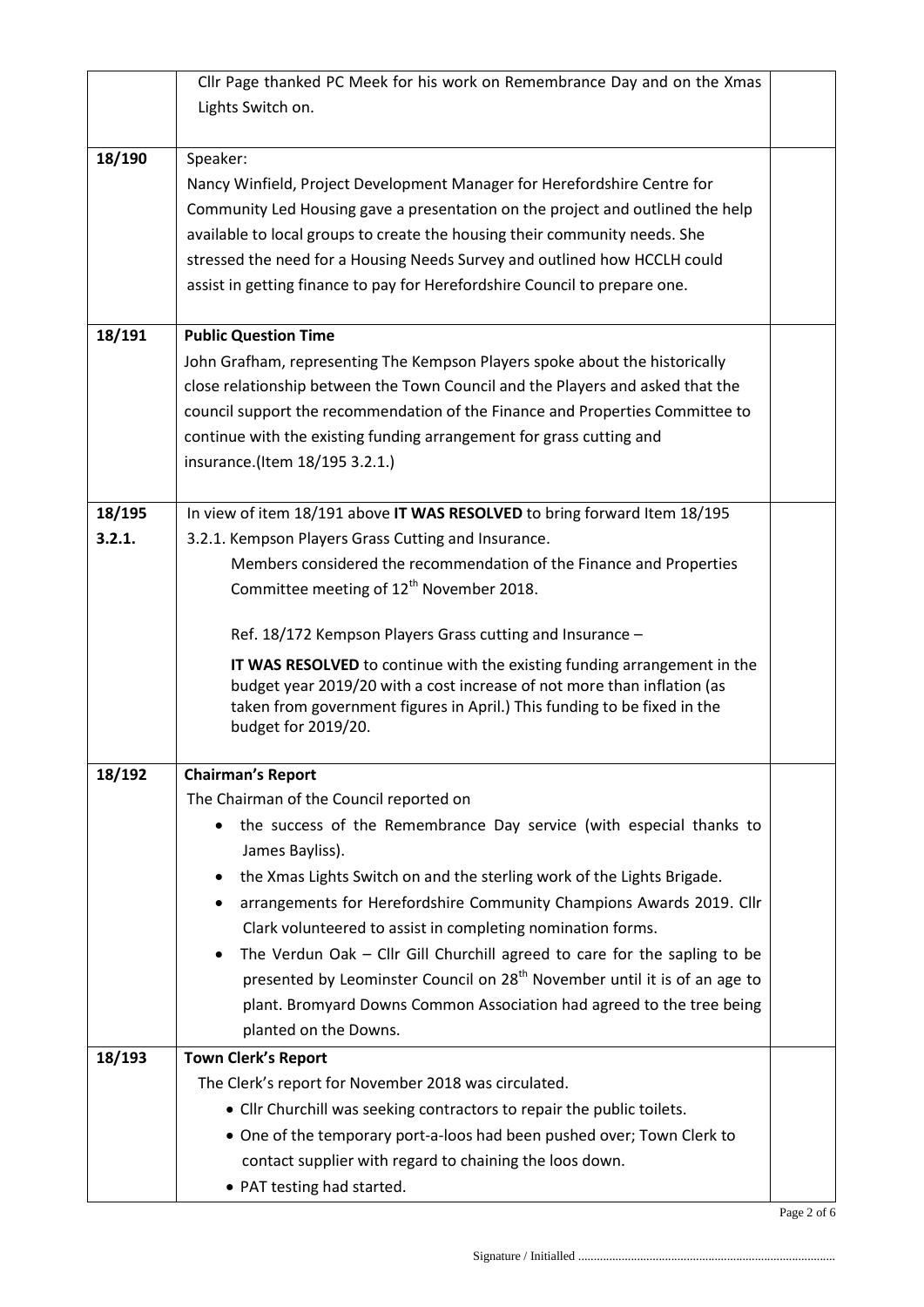|        | • Drain Clear to inspect drains on Tuesday $27th$ November.                                                                                   |  |
|--------|-----------------------------------------------------------------------------------------------------------------------------------------------|--|
|        | • CCTV pictures inadequate. Awaiting Quotations for an improved system.                                                                       |  |
|        |                                                                                                                                               |  |
| 18/194 | The Minutes of the meeting of Council held on Monday 22 <sup>nd</sup> October 2018                                                            |  |
|        | IT WAS RESOLVED receive, approve and sign the Minutes of the Meeting of                                                                       |  |
|        | Council held on Monday 22 <sup>nd</sup> October 2018 as a true record.                                                                        |  |
|        | The minutes were duly signed by the Chairman.                                                                                                 |  |
|        |                                                                                                                                               |  |
| 18/195 | Members received reports of Town Council Committees and Working Parties as<br>Per UNRATIFIED Minutes                                          |  |
|        | 1) Staffing Committee                                                                                                                         |  |
|        |                                                                                                                                               |  |
|        | <b>IT WAS RESOLVED</b> To receive and note the Minutes of the meeting held on $17th$<br>October 2018.                                         |  |
|        | 2) Planning & Economic Development Committee                                                                                                  |  |
|        | <b>IT WAS RESOLVED</b> To receive and note the Minutes of the meeting held on $5th$<br>November 2018.                                         |  |
|        |                                                                                                                                               |  |
|        | 3) Finance & Properties Committee                                                                                                             |  |
|        | 3.1<br>IT WAS RESOLVED To receive and note the Minutes of the meeting<br>held on 12 <sup>th</sup> November 2018.                              |  |
|        | 3.2<br>To consider the following committee recommendations                                                                                    |  |
|        | 3.2.1. Considered above.                                                                                                                      |  |
|        | 3.2.2. IT WAS RESOLVED that in view of the confidential nature of                                                                             |  |
|        | item 3.2.2 (Ref. Finance & Properties 18/178) Payroll -                                                                                       |  |
|        | be considered in Part 2 Private and Confidential.                                                                                             |  |
|        |                                                                                                                                               |  |
|        | 4) Burial Committee                                                                                                                           |  |
|        | IT WAS RESOLVED To receive and note the Minutes of the meeting held on<br>19 <sup>th</sup> November 2018.                                     |  |
|        | 5) Traffic Management                                                                                                                         |  |
|        | Initial Consultation: Bromyard proposed 7.5 Tonne Weight Restriction                                                                          |  |
|        | Members consider the following working party recommendation from the                                                                          |  |
|        | meeting held on 15 <sup>th</sup> November, 2018.                                                                                              |  |
|        | Min Ref: 4. IT WAS RESOLVED that the Town Council formally respond to the<br>consultation in support of the proposal to introduce a 7.5 tonne |  |
|        | weight restriction in New Road, Pump Street, Frog Lane, Broad<br>Street, High Street, Cruxwell Street, Rowberry Street, Old Road,             |  |
|        | Clover Road and Winslow Road.                                                                                                                 |  |
| 18/196 | <b>Ward Councillor Reports:</b>                                                                                                               |  |
|        | <b>Cllr. Alan Seldon</b>                                                                                                                      |  |
|        | Elaborated on the work done by Vennture                                                                                                       |  |
|        | He was investigating the historical role of Herefordshire Council in cutting<br>٠                                                             |  |
|        |                                                                                                                                               |  |

Page 3 of 6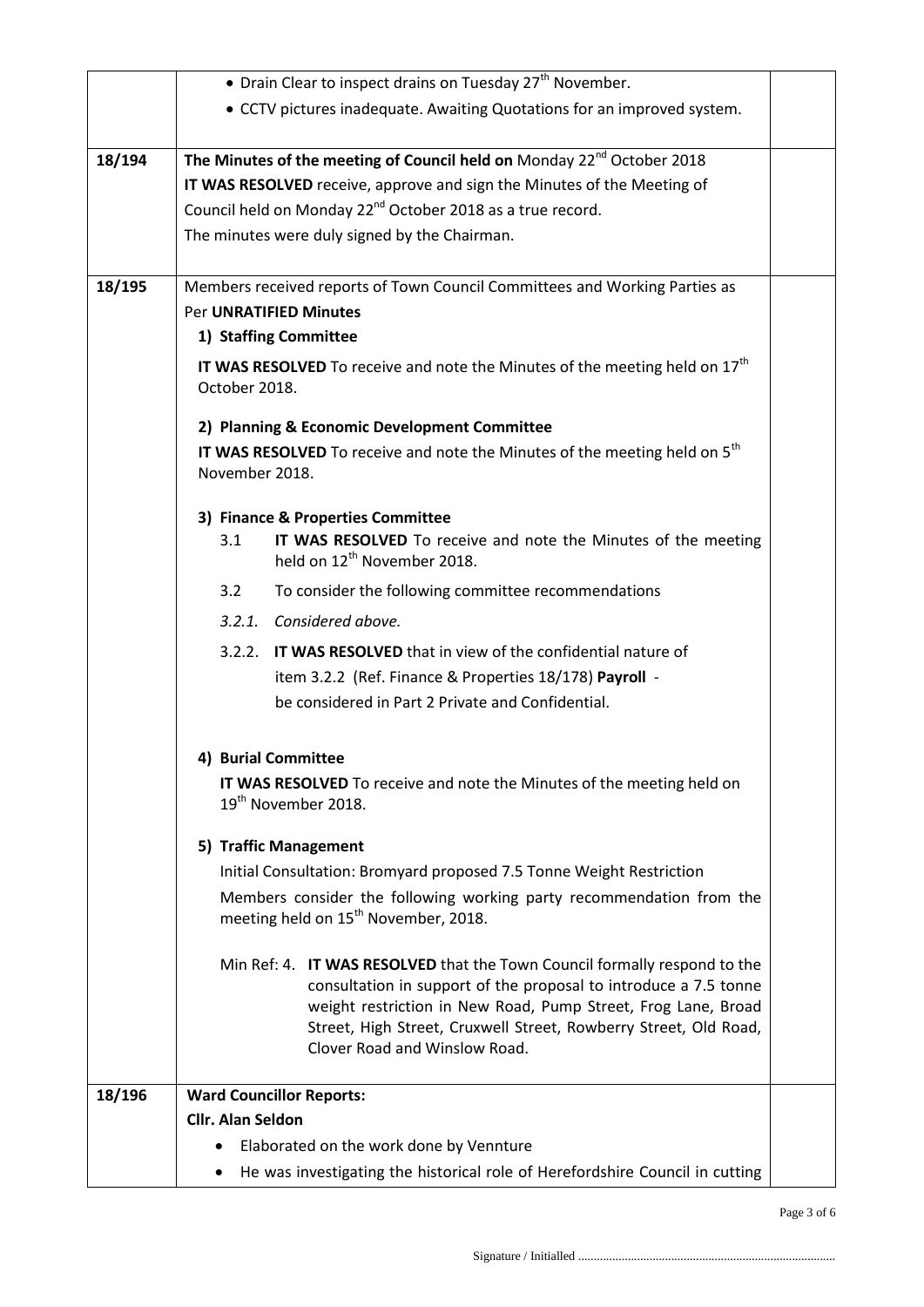|        | the grass alongside the A44 Bypass with a view to ascertaining HC's               |  |
|--------|-----------------------------------------------------------------------------------|--|
|        | contribution towards cutting the verges                                           |  |
|        | Along with Cllr Page he was to meet senior Police Officers to discuss             |  |
|        | Policing in Bromyard                                                              |  |
|        | <b>Cllr. Nigel Shaw</b>                                                           |  |
|        | Work on the path alongside Station Road to commence on WC $3^{rd}$<br>$\bullet$   |  |
|        | December 2018                                                                     |  |
|        | Next Parish summit to be held on 24 <sup>th</sup> January 2019                    |  |
|        | The Countrywide site now on the market; he had asked Herefordshire                |  |
|        | Council officers to investigate its purchase with a view to using the site as     |  |
|        | employment land in accord with Policy BY1 of Herefordshire's Core                 |  |
|        | Strategy                                                                          |  |
|        |                                                                                   |  |
|        | Cllrs Seldon and Shaw left at 8.45pm                                              |  |
|        |                                                                                   |  |
| 18/197 | <b>Signage</b>                                                                    |  |
|        | In view of the delivery of 'No Dog Fouling' signage from Herefordshire Council    |  |
|        | IT WAS RESOLVED this item be deferred pending receipt of further signs.           |  |
|        |                                                                                   |  |
| 18/198 | <b>Review of Standing Orders and Financial Regulations</b>                        |  |
|        | Following a detailed review by the Working Party set up by Full Council, Members  |  |
|        | considered the proposed amendments to the following documents:                    |  |
|        |                                                                                   |  |
|        | <b>Standing Orders</b><br>1)<br><b>Financial Regulations</b><br>2)                |  |
|        |                                                                                   |  |
|        | <b>IT WAS RESOLVED</b>                                                            |  |
|        | <b>Standing Orders</b><br>1.                                                      |  |
|        | To remove para 21 in total (Responsibilities under Data protection                |  |
|        | Legislation - requirement to appoint a DPO).                                      |  |
|        | To approve and adopt the revised Standing Orders as amended above.                |  |
|        |                                                                                   |  |
|        | <b>Financial Regulations</b><br>2.                                                |  |
|        | To amend para 4.1 to read: 'The Clerk, in conjunction with the Chairman of<br>٠   |  |
|        | Council or Chairman of the Finance and Properties Committee, for any              |  |
|        | items deemed to be significant, below £500'.                                      |  |
|        | To approve and adopt the revised Financial Regulations as amended<br>٠            |  |
|        | above.                                                                            |  |
|        |                                                                                   |  |
| 18/199 | Great British Spring Clean, 22 March - 23 April 2019                              |  |
|        | Members discussed the possibility of hosting a litter pick event to coincide with |  |
|        | the Great British Spring Clean in 2019.                                           |  |
|        | IT WAS RESOLVED not to take the event forward as a Council unless individual      |  |
|        | Councillors were interested in taking the lead.                                   |  |
|        |                                                                                   |  |

Page 4 of 6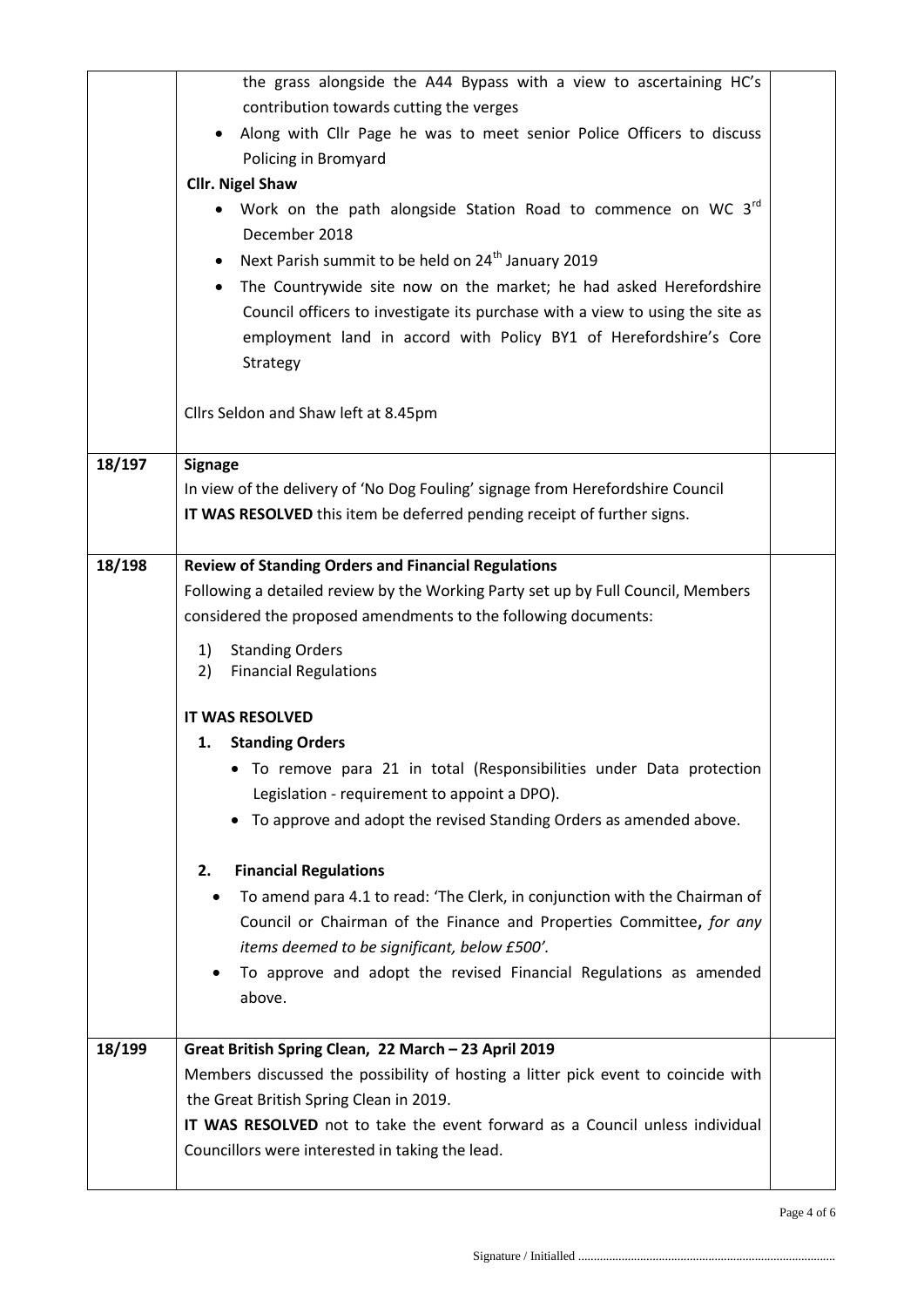| 18/200 | Herefordshire Council Future of Museums, Libraries and Archives service               |    |
|--------|---------------------------------------------------------------------------------------|----|
|        | The Town Council were advised that:                                                   |    |
|        | "On 28 <sup>th</sup> June this year, Herefordshire Council's Cabinet made a number of |    |
|        | decisions regarding the future provision of its Museums, Libraries and Archives       |    |
|        | service. One of these decisions was:-                                                 |    |
|        | 'A procurement process is commenced for the future commissioning of museums,          |    |
|        | libraries and archives based on current standard of services with a further decision  |    |
|        | to be made by the cabinet member for contracts and assets on options for              |    |
|        | implementation'                                                                       |    |
|        | In practical terms this means the potential for an organisation other than            |    |
|        | Herefordshire Council delivering this service in the future. Under the current        |    |
|        | programme for this process, any new provider would not take on the delivery of        |    |
|        | the service until the summer of 2020.                                                 |    |
|        | IT WAS RESOLVED that Cllr Shaw be asked for further information at the                |    |
|        | December meeting of Council.                                                          |    |
|        |                                                                                       |    |
| 18/201 | <b>Reports of Outside Bodies:</b>                                                     |    |
|        | Chamber of Commerce - Cllr. James<br>1)                                               |    |
|        | Not available.                                                                        |    |
|        | Bromyard Grammar School Foundation - Cllr Cave<br>2)                                  |    |
|        | No meeting                                                                            |    |
|        | Bromyard Relief in Need - Cllr Cave<br>3)                                             |    |
|        | Meeting held 31 <sup>st</sup> October 2018. Grants made to 3 local people.            |    |
|        | Market Towns Forum - Cllr Churchill<br>4)                                             |    |
|        | No meeting                                                                            |    |
|        | Public Hall Committee - Cllr. Churchill<br>5)                                         |    |
|        | Cllr Churchill tasked with finding an architect to prepare plans to develop the       |    |
|        | outside paved area.                                                                   |    |
|        | Bromyard Downs Common Association - Cllr. Churchill<br>6)                             |    |
|        | Had agreed to plant the Verdun Oak sapling.                                           |    |
|        | Are seeking further sources of funding.                                               |    |
|        | HALC - Cllr Cave<br>7)                                                                |    |
|        | HALC meeting held but did not attend as paper copy of agenda not received.            |    |
|        | Did not attend HALC conference due to family commitments.                             |    |
|        | Festivals Association -<br>8)                                                         |    |
|        | Town Clerk read out 2019 Festivals and dates.                                         |    |
|        | Kempson Players - Cllr Churchill<br>9)                                                |    |
|        | Continue to raise funds and apply for grants.                                         |    |
|        | Thanks to Town Council for gifting land.                                              |    |
| 18/202 | To receive and note any correspondence received. For information only                 |    |
|        | LGA/NALC guide entitled "One Community, A guide to effective partnership              |    |
|        | working between principal and local councils." Circulated by email. This              |    |
|        | document to be further reviewed after the May 2019 elections.                         | ТC |
|        | <b>Noted</b>                                                                          |    |
|        |                                                                                       |    |